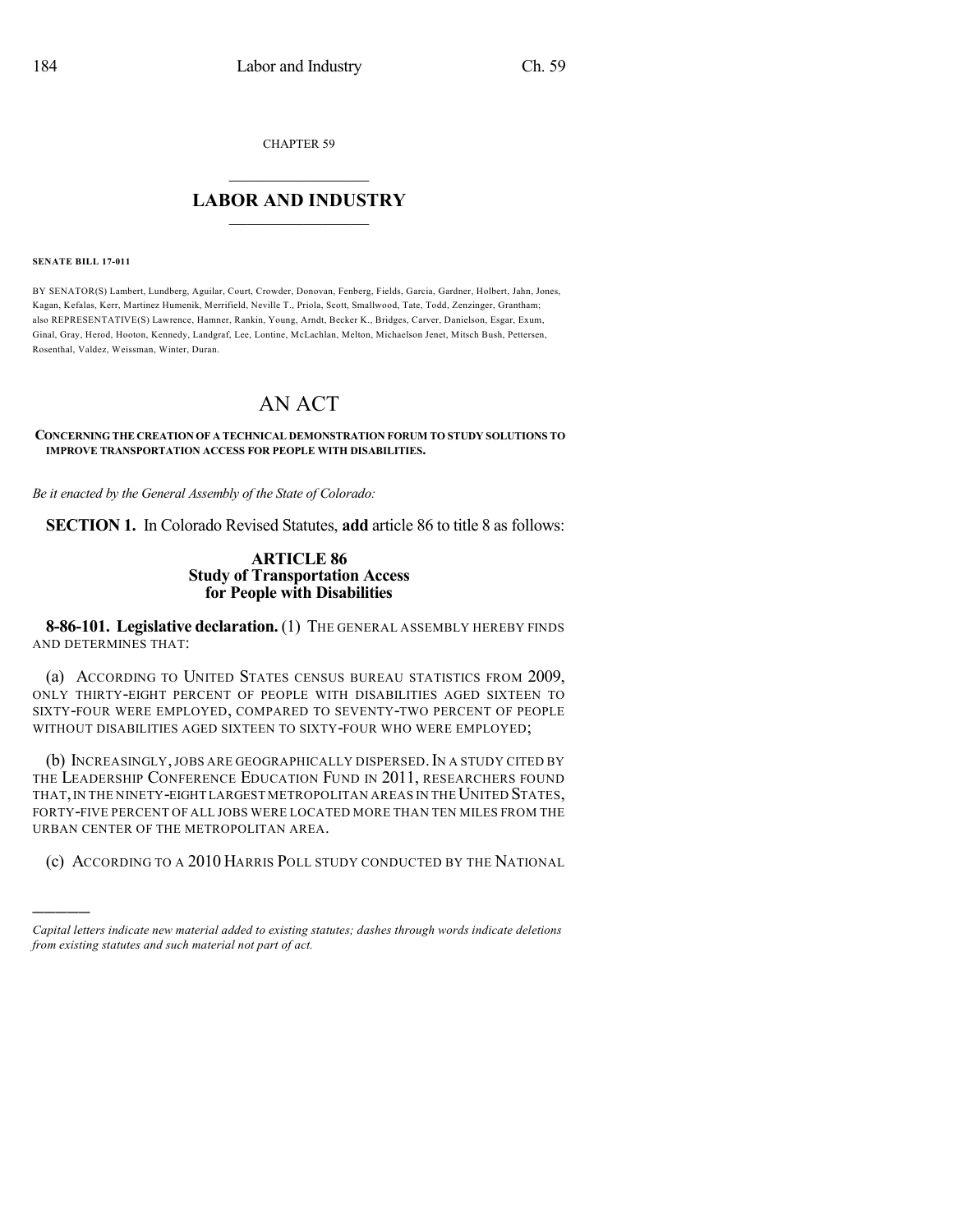ORGANIZATION ON DISABILITY, PEOPLE WITH DISABILITIES ARE THREE TIMES MORE LIKELY TO DEPEND ON PUBLIC TRANSIT THAN PEOPLE WITHOUT DISABILITIES;

(d) HOWEVER, EXISTING PUBLIC TRANSIT IN THE UNITED STATES DOES NOT PROVIDE ADEQUATE ACCESS TO GEOGRAPHICALLY DISPERSED JOBS. ACCORDING TO A 2016 REPORT BY THE NATIONAL CONFERENCE OF STATE LEGISLATURES ON WORKFORCE DEVELOPMENT FOR PEOPLE WITH DISABILITIES, FORTY PERCENT OF RURAL AREAS IN THE UNITED STATES LACK ANY ACCESS TO PUBLIC TRANSIT. IN A 2011 STUDY BY THE BROOKINGS INSTITUTION, RESEARCHERS FOUND THAT EVEN IF PEOPLE HAVE ACCESS TO PUBLIC TRANSIT, THEY WOULD, ON AVERAGE, ONLY BE ABLE TO REACH FORTY PERCENT OF THE JOB SITES IN THEIR METROPOLITAN AREA WITHIN NINETY MINUTES.

(e) IN CONTRAST, VEHICLE OWNERSHIP SIGNIFICANTLY INCREASES A PERSON'S ACCESS TO JOB SITES. IN A PORTLAND STUDY CITED BY THE INDEPENDENCE INSTITUTE IN 2006, RESEARCHERS FOUND THAT IF A PERSON DID NOT HAVE A HIGH SCHOOL DIPLOMA BUT OWNED A VEHICLE,THAT PERSON WAS EIGHTY PERCENT MORE LIKELY TO HAVE A JOB THAN A SIMILARLY SITUATED PERSON WHO DID NOT OWN A VEHICLE. THE RESEARCHERS CONCLUDED THAT VEHICLE OWNERSHIP WAS MORE HELPFUL THAN OBTAINING A HIGH SCHOOL GENERAL EQUIVALENCY DEGREE IN GETTING A JOB.

(f) FOR SOME PEOPLE WITH DISABILITIES, HOWEVER, DRIVING A VEHICLE IS NOT AN OPTION, AND THEY MUST RELY ON PUBLIC TRANSIT AND OTHER FORMS OF FIXED-ROUTE TRANSPORTATION SERVICES TO ACCESS WORK, MEDICAL APPOINTMENTS, VETERANS' SERVICES, OR OTHER SERVICES OR ACTIVITIES OF DAILY LIVING OUTSIDE THE HOME. FIXED-ROUTE TRANSPORTATION SERVICES MIGHT NOT PROVIDE THE GEOGRAPHIC AND TIME FLEXIBILITY THAT A PERSON WITH DISABILITIES NEEDS TO ACCESS JOBS, MEDICAL OR VETERANS' SERVICES, OR OTHER SERVICES OR ACTIVITIES OF DAILY LIVING OUTSIDE THE HOME.

(g) AT THE SAME TIME, ON-CALL TRANSPORTATION SERVICES LIKE TAXICAB AND TRANSPORTATION NETWORK COMPANY SERVICES MIGHT BE TOO EXPENSIVE FOR A PERSON WITH A DISABILITY TO RELY ON FOR HIS OR HER DAILY TRANSPORTATION NEEDS, AND A GIVEN AREA'S TRANSPORTATION SERVICES COMPANIES MIGHT NOT HAVE ENOUGH VEHICLES IN THEIR FLEET THAT ARE EQUIPPED TO TRANSPORT MOBILITY EQUIPMENT.ACCORDING TO A 2002SURVEY OF PEOPLE WITH DISABILITIES CONDUCTED BY THE BUREAU OF TRANSPORTATION STATISTICS WITHIN THE FEDERAL DEPARTMENT OF TRANSPORTATION, MORE THAN TWENTY-TWO PERCENT OF RESPONDENTS INDICATED THAT THEY NEEDED SPECIALIZED ASSISTANCE OR EQUIPMENT TO TRAVEL OUTSIDE OF THEIR HOMES, AND MORE THAN TWELVE PERCENT OF RESPONDENTS INDICATED THEY HAD DIFFICULTY GETTING THE TRANSPORTATION THEY NEED.

(h) ADVANCED PERSONALIZED SOFTWARE AND OTHER TECHNOLOGY COULD HELP INCREASE ACCESS FOR PEOPLE WITH DISABILITIES TO SUCH ON-CALL TRANSPORTATION SERVICES BY SPECIFICALLY TARGETING THE TECHNOLOGY NEEDS OF PEOPLE WITH DISABILITIES.

(2) THEREFORE, THE GENERAL ASSEMBLY DECLARES THAT IT IS IMPORTANT TO STUDY: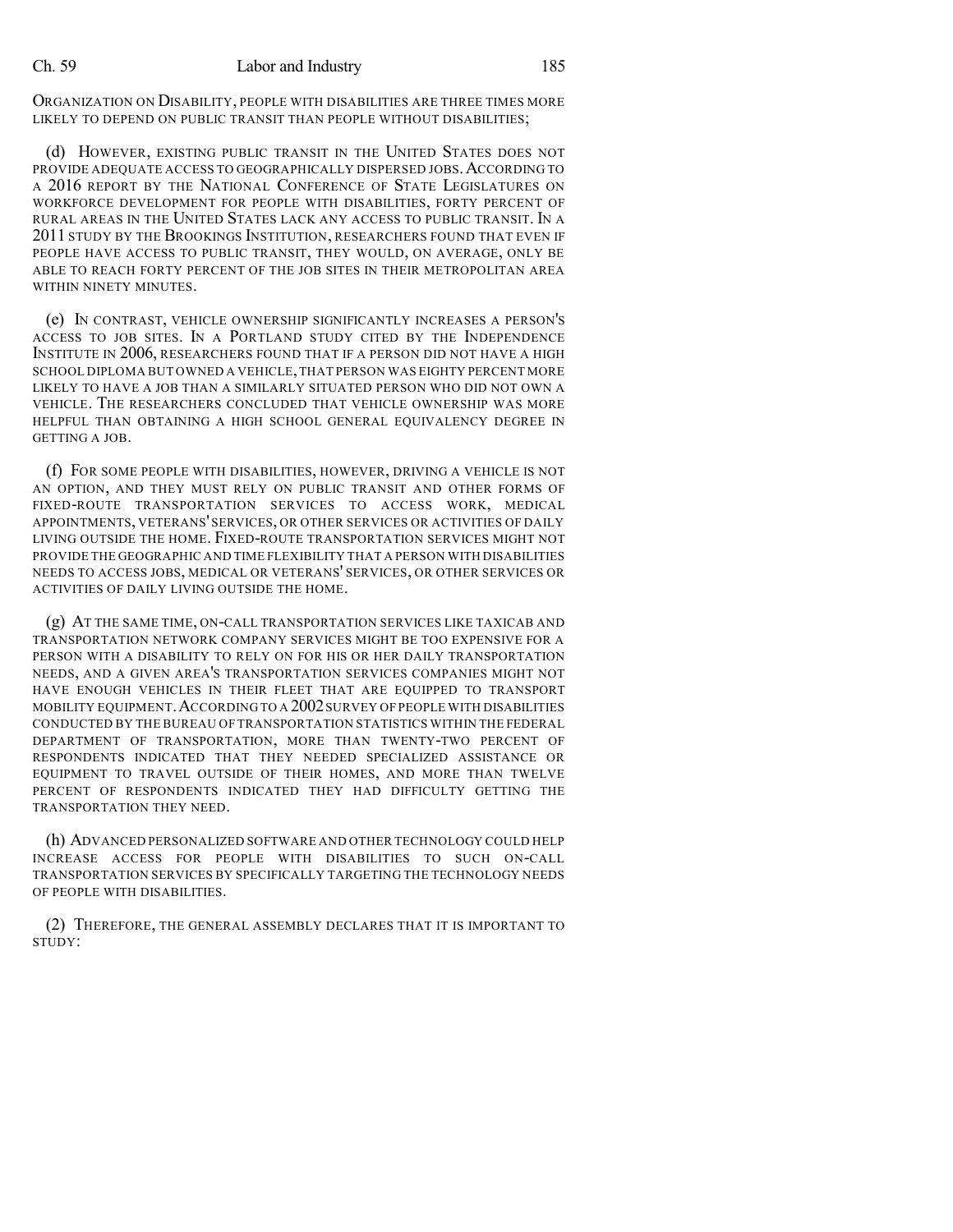(a) THE TRANSPORTATION NEEDS OF PEOPLE WITH DISABILITIES IN COLORADO AND THE DEGREE TO WHICH THOSE NEEDS ARE CURRENTLY BEING MET;

(b) EXISTING AND POTENTIAL BUSINESS AND TECHNOLOGICAL SOLUTIONS THAT COULD IMPROVE TRANSPORTATION ACCESS FOR PEOPLE WITH DISABILITIES AND HOW THOSE SOLUTIONS MIGHT BEST BE IMPLEMENTED IN COLORADO;

(c) WHAT LEGAL OR OTHER BARRIERS, IF ANY, MIGHT HINDER IMPLEMENTATION OF THE POSSIBLE BUSINESS AND TECHNOLOGICAL SOLUTIONS AND HOW THOSE BARRIERS COULD BE REMOVED TO BETTER MEET THE TRANSPORTATION NEEDS OF PEOPLE WITH DISABILITIES; AND

(d) WHAT EXISTING FUNDING SOURCES, IF ANY, COULD BE LEVERAGED TO IMPROVE TRANSPORTATION ACCESS FOR PEOPLE WITH DISABILITIES.

**8-86-102. Definitions.** AS USED IN THIS ARTICLE 86, UNLESS THE CONTEXT OTHERWISE REQUIRES:

(1) "AREA AGENCY ON AGING" HAS THE SAME MEANING AS SET FORTH IN SECTION 26-11-201 (2).

(2) "CROSS-DISABILITY SERVICES"MEANS SERVICES PROVIDED FOR INDIVIDUALS REPRESENTING A RANGE OF DISABILITIES.

(3) "DEPARTMENT" MEANS THE DEPARTMENT OF LABOR AND EMPLOYMENT.

(4) "DISABILITY" MEANS A PHYSICAL OR MENTAL IMPAIRMENT OR CHRONIC MEDICAL CONDITION THAT SUBSTANTIALLY LIMITS ONE OR MORE OF AN INDIVIDUAL'S MAJOR LIFE ACTIVITIES.

(5) "INDEPENDENT LIVING CENTER" HAS THE SAME MEANING SET FORTH IN SECTION 8-85-102 (5).

(6) "INDEPENDENT LIVING SERVICES" HAS THE SAME MEANING SET FORTH IN SECTION 8-85-102 (7).

(7) "PEOPLE SERVICE TRANSPORTATION" HAS THE SAME MEANING SET FORTH IN SECTION 40-1.1-102 (5).

(8) "TAXICAB SERVICE" HAS THE SAME MEANING SET FORTH IN SECTION 40-10.1-101 (19).

(9) "TRANSPORTATION NETWORK COMPANY" HAS THE SAME MEANING SET FORTH IN SECTION 40-10.1-602 (3).

**8-86-103. Forum to study transportation access needs of people with disabilities- creation-membership.**(1) THERE IS HEREBY CREATED A TECHNICAL DEMONSTRATION FORUM, REFERRED TO IN THIS ARTICLE 86 AS THE "FORUM", TO STUDY AND DOCUMENT HOW ADVANCED TECHNOLOGIES CAN IMPROVE TRANSPORTATION ACCESS FOR PEOPLE WITH DISABILITIES.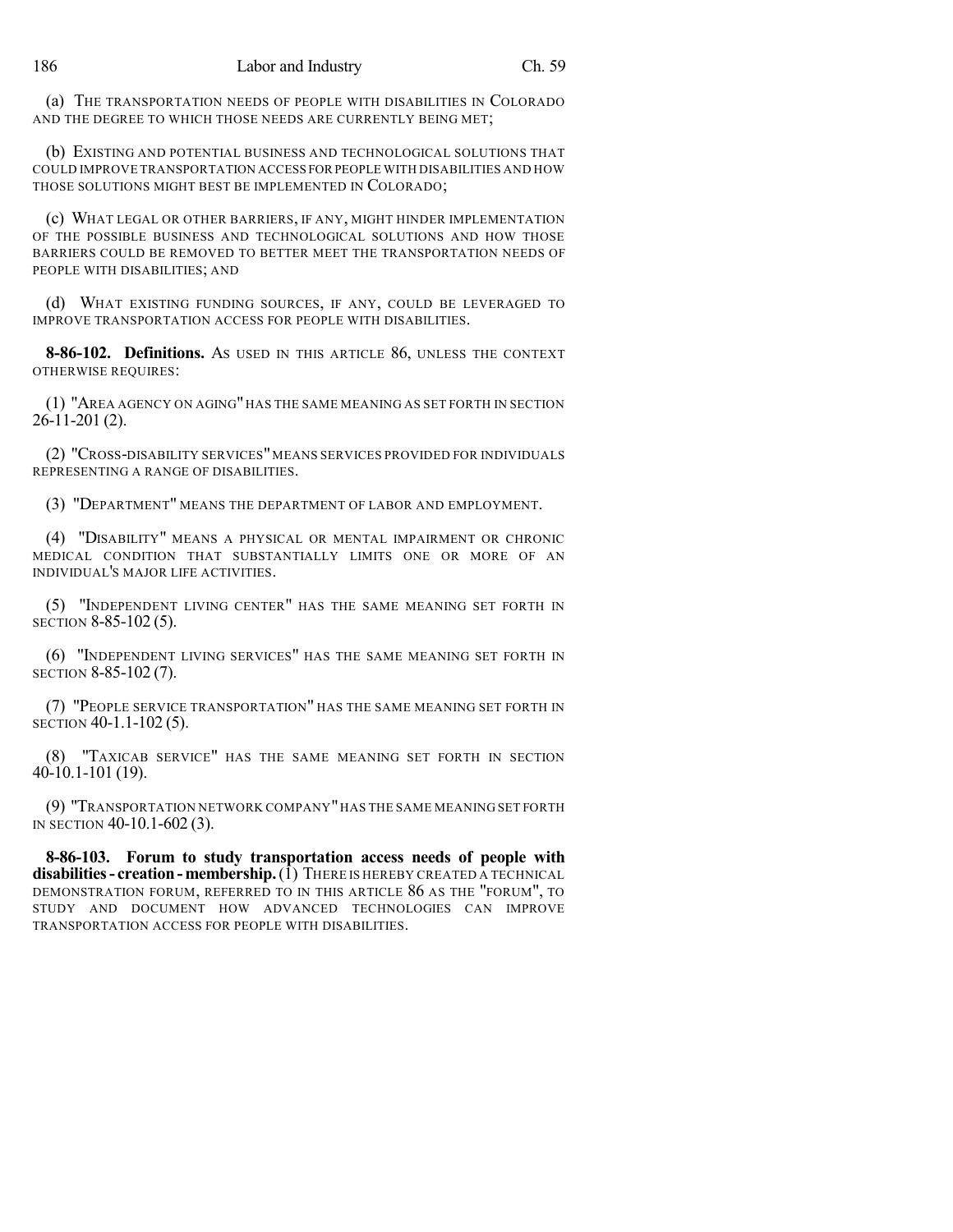#### Ch. 59 Labor and Industry 187

(2) (a) THE FORUM CONSISTS OF THE FOLLOWING EIGHT MEMBERS REPRESENTING GOVERNMENT INTERESTS:

(I) THE EXECUTIVE DIRECTOR OF THE DEPARTMENT OR THE EXECUTIVE DIRECTOR'S DESIGNEE, WHO SHALL SERVE AS CHAIR OF THE FORUM;

(II) THE EXECUTIVE DIRECTOR OF THE DEPARTMENT OF HEALTH CARE POLICY AND FINANCING OR THE EXECUTIVE DIRECTOR'S DESIGNEE, WHO SHALL SERVE AS VICE-CHAIR OF THE FORUM;

(III) THE DIRECTOR OF THE PUBLIC UTILITIES COMMISSION OR THE DIRECTOR'S DESIGNEE;

(IV) THE CHIEF INFORMATION OFFICER IN THE OFFICE OF INFORMATION TECHNOLOGY OR THE CHIEF INFORMATION OFFICER'S DESIGNEE;

(V) THE EXECUTIVE DIRECTOR OF THE DEPARTMENT OF HUMAN SERVICES OR THE EXECUTIVE DIRECTOR'S DESIGNEE;

(VI) THE DIRECTOR OF THE DIVISION OF VETERANS AFFAIRS OR THE DIRECTOR'S DESIGNEE;

(VII) THE SUPERINTENDENT OF THE COLORADO SCHOOL FOR THE DEAF AND THE BLIND OR THE SUPERINTENDENT'S DESIGNEE; AND

(VIII) THE EXECUTIVE DIRECTOR OF THE DEPARTMENT OF TRANSPORTATION OR THE EXECUTIVE DIRECTOR'S DESIGNEE.

(b) THE FORUM SHALL INVITE REPRESENTATIVES OFVARIOUS INTERESTED GROUPS TO PRESENT ON THE ISSUES TO BE STUDIED PURSUANT TO SECTION 8-86-104, INCLUDING REPRESENTATIVES OF THE FOLLOWING GROUPS:

(I) REPRESENTATIVES OF FOR-PROFIT AND NOT-FOR-PROFIT ORGANIZATIONS PROVIDING CROSS-DISABILITY SERVICES FOR PEOPLE WITH DISABILITIES, INCLUDING REPRESENTATIVES OF COMMUNITY-CENTERED BOARDS DESIGNATED PURSUANT TO SECTION 25.5-10-209;

(II) INDIVIDUALS WITH DISABILITIES, INCLUDING THOSE WHO RECEIVE INDEPENDENT LIVING SERVICES FROM AN INDEPENDENT LIVING CENTER;

(III) REPRESENTATIVES OF TRANSPORTATION NETWORK COMPANIES;

(IV) REPRESENTATIVES OF TAXICAB SERVICES, PREFERABLY THOSE WHO REPRESENT A TAXICAB SERVICE THAT OFFERS OR IS IN THE PROCESS OF DEVELOPING A NETWORK PLATFORM THAT ALLOWS CUSTOMERS TO REQUEST ON-DEMAND RIDES THROUGH USE OF A MOBILE PHONE APPLICATION;

(V) REPRESENTATIVES OF THE STATEWIDE INDEPENDENT LIVING COUNCIL, CREATED PURSUANT TO THE FEDERAL "REHABILITATION ACT OF 1973", AS AMENDED, 29 U.S.C. SEC. 701 ET SEQ.;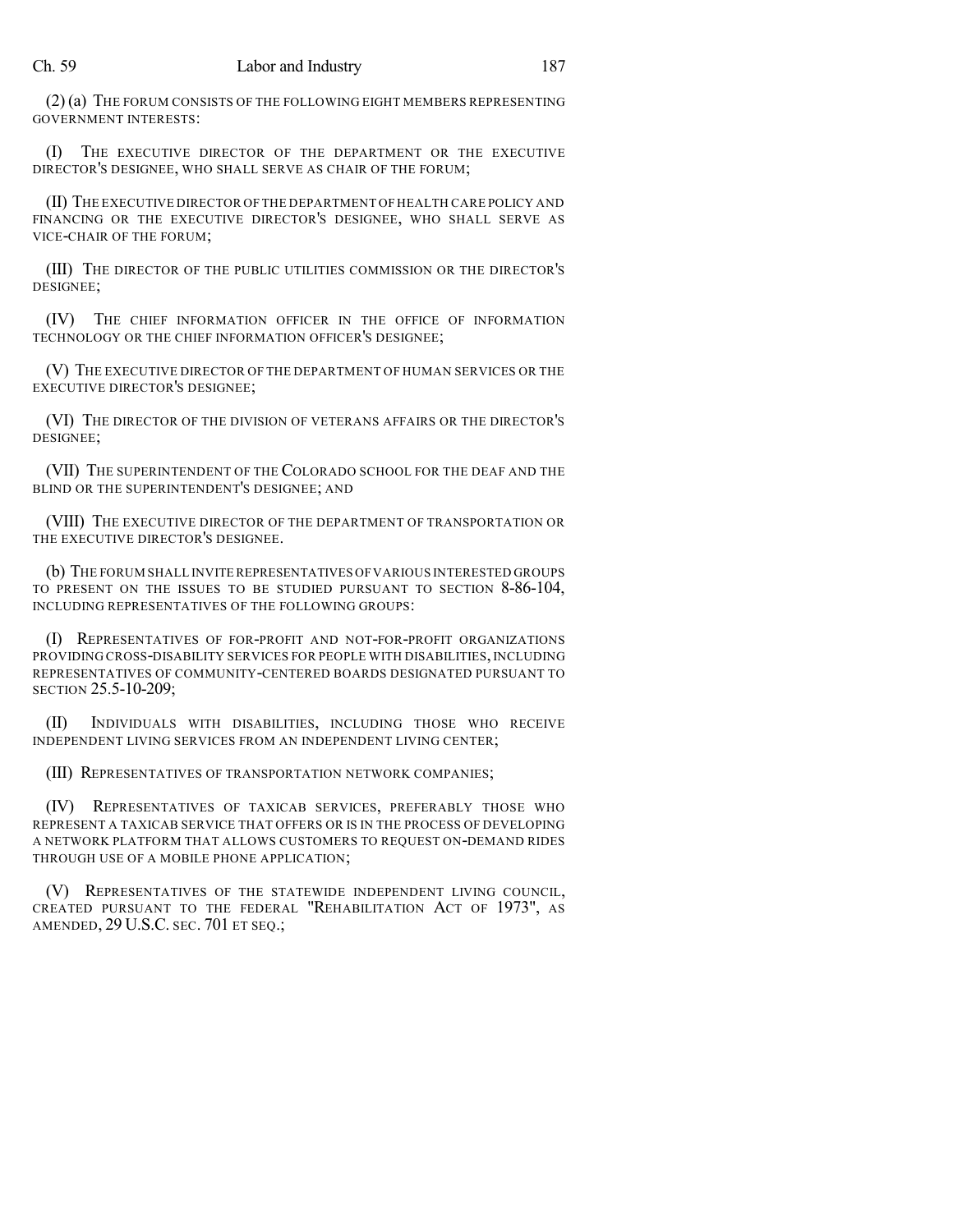(VI) REPRESENTATIVES OF THE STATE REHABILITATION COUNCIL IN THE DEPARTMENT;

(VII) REPRESENTATIVES OF COUNTY SOCIAL SERVICE AGENCIES;

(VIII) REPRESENTATIVES OF AREA AGENCIES ON AGING;

(IX) REPRESENTATIVES OF ORGANIZATIONS PROVIDING PEOPLE SERVICE TRANSPORTATION TO PEOPLE WITH DISABILITIES; AND

(X) REPRESENTATIVES OFCOMPANIES THAT DEVELOP TECHNOLOGICAL PRODUCTS AND APPLICATIONS RELATED TO TRANSPORTATION ACCESS FOR PEOPLE WITH DISABILITIES.

(3) (a) THE FORUM SHALL MEET AT THE CALL OF THE CHAIR AS MANY TIMES AS THE CHAIR DEEMS NECESSARY.

(b) THE FIRST MEETING OF THE FORUM MUST TAKE PLACE ON OR BEFORE JULY 1, 2017.

(c) IF PRACTICABLE AND AT THE DISCRETION OF THE CHAIR, A FORUM MEMBER MAY ATTEND A MEETING OF THE FORUM REMOTELY VIA TWO-WAY TELECONFERENCING OR VIDEO CONFERENCING.

(d) AT THE DISCRETION OF THE CHAIR, THE FORUM MAY DESIGNATE ONE OR MORE SUBCOMMITTEES FROM AMONG ITS MEMBERS TO PERFORM ANY OF THE DUTIES OF THE FORUM SET FORTH IN SECTION 8-86-104.

(4) THE FORUM MAY HOLD ITS MEETINGS AT AN INDEPENDENT LIVING CENTER IN OR NEAR EL PASO OR TELLER COUNTIES.

**8-86-104. Duties of forum - recommendations.** (1) THE DUTIES OF THE FORUM ARE TO:

(a) STUDY THE UNIQUE NEEDS OF,ISSUES SURROUNDING,AND OBSTACLES FACING, PEOPLE WITH DISABILITIES CONCERNING ACCESS TO TRANSPORTATION;

(b) IN ORDER TO DEMONSTRATE THE SPECIFIC TRANSPORTATION ACCESS NEEDS OF PEOPLE WITH DISABILITIES IN BOTH URBAN AND RURAL AREAS OF THE STATE, REVIEW THE DEGREE TO WHICH THE TRANSPORTATION NEEDS OF PEOPLE WITH DISABILITIES ARE BEING MET IN EL PASO AND TELLER COUNTIES;

(c) DETERMINE THE AVAILABILITY OF TECHNOLOGY AND TRANSPORTATION BUSINESS OPTIONS IN VARIOUS GEOGRAPHIC AREAS OF THE STATE, INCLUDING EL PASO AND TELLER COUNTIES, THAT ARE SPECIFICALLY TAILORED TO PROVIDE TRANSPORTATION ACCESS TO PEOPLE WITH DISABILITIES;

(d) EXPLORE TECHNOLOGICAL AND TRANSPORTATION BUSINESS SOLUTIONS THAT COULD INCREASE TRANSPORTATION ACCESS FOR PEOPLE WITH DISABILITIES;

(e) DETERMINE WHAT EXISTING FUNDING SOURCES, IF ANY, INCLUDING FEDERAL,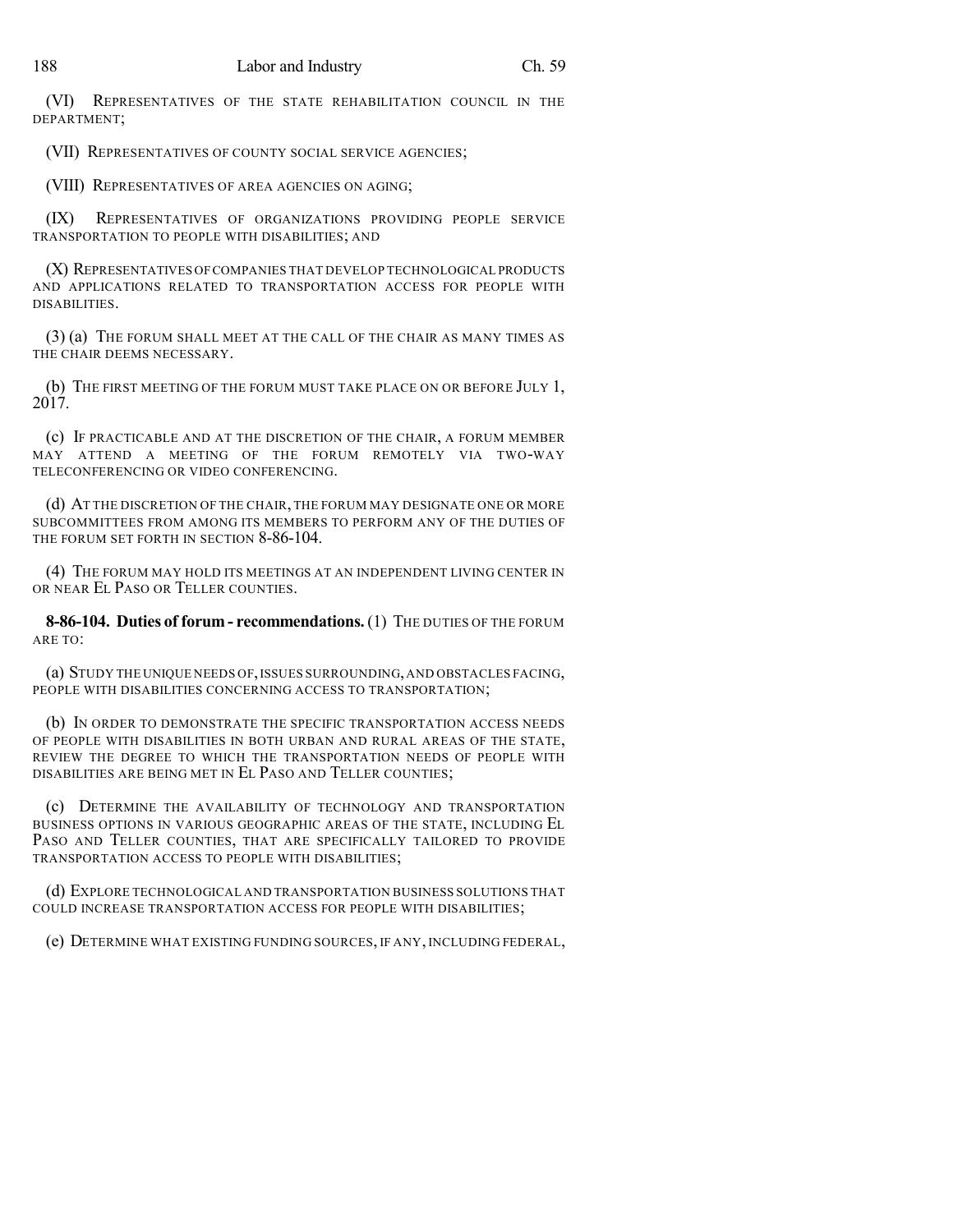STATE, OR LOCAL GOVERNMENT GRANTS OR FOR-PROFIT OR NONPROFIT GRANTS, COULD BE LEVERAGED TO IMPROVE TRANSPORTATION ACCESS FOR PEOPLE WITH DISABILITIES; AND

(f) AS APPROPRIATE, MAKE LEGISLATIVE RECOMMENDATIONS TO THE GENERAL ASSEMBLY AS PART OF THE FORUM'S REPORTING REQUIREMENTS SET FORTH IN SECTION 8-86-105.

(2) (a) IF THE FORUM DETERMINES THAT CERTAIN TECHNOLOGICAL OR TRANSPORTATION BUSINESS SOLUTIONS SEEM TO PROVIDE A PROMISING STRATEGY TO INCREASE TRANSPORTATION ACCESS FOR PEOPLE WITH DISABILITIES, THE FORUM MAY RECOMMEND THAT THE EXECUTIVE DIRECTOR OF THE DEPARTMENT ENTER INTO A CONTRACT, IN ACCORDANCE WITH THE COMPETITIVE BIDDING PROCEDURES SET FORTH IN THE "PROCUREMENT CODE", ARTICLES 101 TO 112 OF TITLE 24, WITH A TECHNOLOGY DEVELOPER, TRANSPORTATION NETWORK COMPANY, TAXICAB SERVICE, OR OTHER TECHNOLOGICAL OR TRANSPORTATION BUSINESS SOLUTION PROVIDER TO CONDUCT ONE OR MORE PILOT PROJECTS IN EL PASO COUNTY, TELLER COUNTY, OR BOTH COUNTIES TO DEMONSTRATE THE EFFICACY OF THE TECHNOLOGICAL OR TRANSPORTATION BUSINESS SOLUTION TO IMPROVE TRANSPORTATION ACCESS FOR PEOPLE WITH DISABILITIES WITHIN A SPECIFIC GEOGRAPHIC AREA WHERE SUCH ACCESS IS LACKING.

(b) ANY PILOT PROJECT CONDUCTED PURSUANT TO SUBSECTION (2)(a) OF THIS SECTION MUST BE COMPLETED BY DECEMBER 1, 2017, SO THAT THE RESULTS OF THE PILOT PROJECT MAY BE REPORTED ON OR BEFORE DECEMBER 31, 2017, IN ACCORDANCE WITH SECTION 8-86-105.

8-86-105. Reporting. (1) ON OR BEFORE DECEMBER 31, 2017, THE FORUM SHALL PUBLISH ON THE DEPARTMENT'S WEBSITE A REPORT OF ITS RESEARCH AND FINDINGS, THE RESULTS OF ANY PILOT PROJECTS CONDUCTED PURSUANT TO SECTION 8-86-104 (2)(a), AND ANY LEGISLATIVE RECOMMENDATIONS DEVELOPED IN ACCORDANCE WITH SECTION 8-86-104 (1)(f). THE FORUM SHALL FURNISH COPIES OF THE REPORT TO:

(a) THE GOVERNOR;

(b) THE MEMBERS OF THE GENERAL ASSEMBLY'S MAJORITY AND MINORITY LEADERSHIP;

(c) THE MEMBERS OF THE HEALTH, INSURANCE, AND ENVIRONMENT COMMITTEE IN THE HOUSE OF REPRESENTATIVES OR ITS SUCCESSOR COMMITTEE;

(d) THE MEMBERS OF THE TRANSPORTATION AND ENERGY COMMITTEE IN THE HOUSE OF REPRESENTATIVES OR ITS SUCCESSOR COMMITTEE;

(e) THE MEMBERS OF THE HEALTH AND HUMAN SERVICES COMMITTEE IN THE SENATE OR ITS SUCCESSOR COMMITTEE;

(f) THE MEMBERS OF THE TRANSPORTATION COMMITTEE IN THE SENATE OR ITS SUCCESSOR COMMITTEE; AND